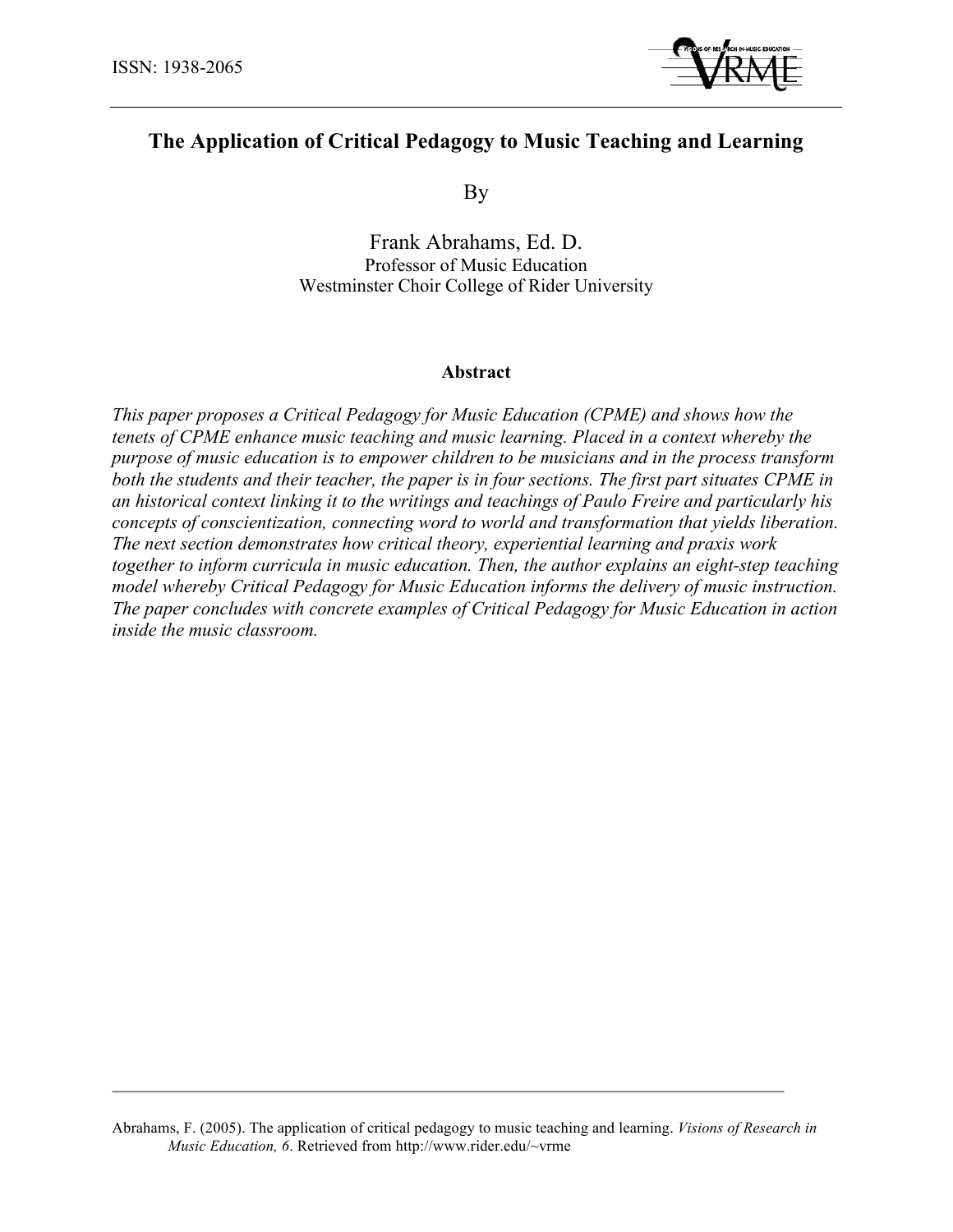### **Introduction**

When critics review concerts, they often provide the reader with background information about the composer and the circumstances surrounding the composing of the piece. Typically, they include a general analysis of the work and comments about the performers and the specific performance. Good critics base their assessment against other performances of the work. They may also refer to recordings of the work, the audience's reaction to the performance, and the relevance of the composition and performance as it connects to the career of the conductor, the composer or to the musical life of the community where the performance occurred. In other words, they place the music, the performers and the performance into a context whereupon they make an educated judgment. Like any connoisseur, they compare the performance to the many other performances that they have experienced and render an "expert" opinion.

I teach at Westminster Choir College in Princeton, New Jersey, a college located one hour south of New York. Founded 75 years ago, the school enjoys an international reputation for excellence in choral performance, music education, sacred music and vocal performance. Graduates of the college perform in major opera companies throughout the world, teach in schools and colleges throughout the United States and conduct choirs in schools and churches nationally. Music education at Westminster Choir College supports continual research to enhance teaching and learning. Our most recent project responds to issues of education reform that have placed music programs in the schools, and particularly in the urban centers, in jeopardy. Educational initiatives mandated by the Federal government have marginalized music education as priorities shift away from music and the other arts toward the improvement of mathematics and language literacy. While some believe that we teach music for its own sake, at Westminster we envision music education as a subject that enables children to think, act and feel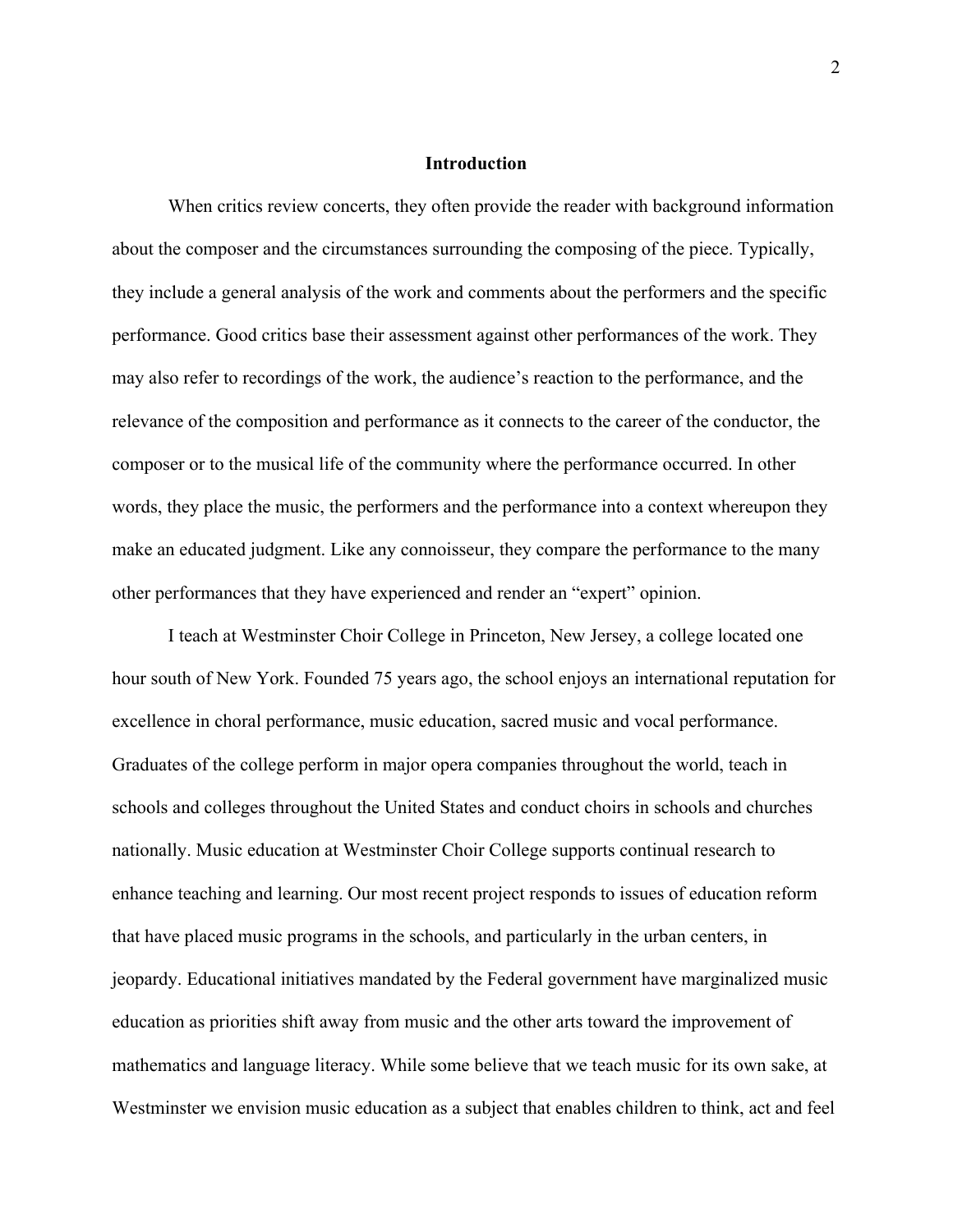in the domain of music. To that end, we have adopted the tenets of Critical Pedagogy and developed a praxial model to deliver such instruction in schools where children are not privileged, but rather, where children and their teachers struggle daily to ensure that music retains a place of significance in the school curriculum.

The purpose of this paper is to discuss Critical Pedagogy for Music Education (CPME) and to show how the tenets of CPME enhance music teaching and music learning. The lecture is in four sections. The first part situates CPME in an historical context linking it to the writings and teachings of Paulo Freire and his work in Brazil teaching oppressed adults to "read the world." The next section demonstrates how critical theory, experiential learning and praxis inform curricula in music education. Finally, I introduce a teaching model whereby Critical Pedagogy for Music Education informs the delivery of music instruction.

#### **The Legacy of Paulo Freire**

Critical Pedagogy was developed by Paulo Freire in Brazil in the 1960's to teach illiterate adults (he calls them the "oppressed") to read Portuguese. Believing that teaching was a conversation or dialogue between the teacher and the student, Freire posed problems for his students that caused them to take what they already knew and understood from their world outside the classroom and connect it to the goals of literacy, namely the abilities to read and write the language. In other words, his goal was to use that knowledge as a bridge to new learning.

Several key principles define critical pedagogy. They are:

- 1. Education is a conversation where students and their teachers pose problems and solve problems together.
- 2. Education broadens the student's view of reality. For Critical Pedagogy, the goal of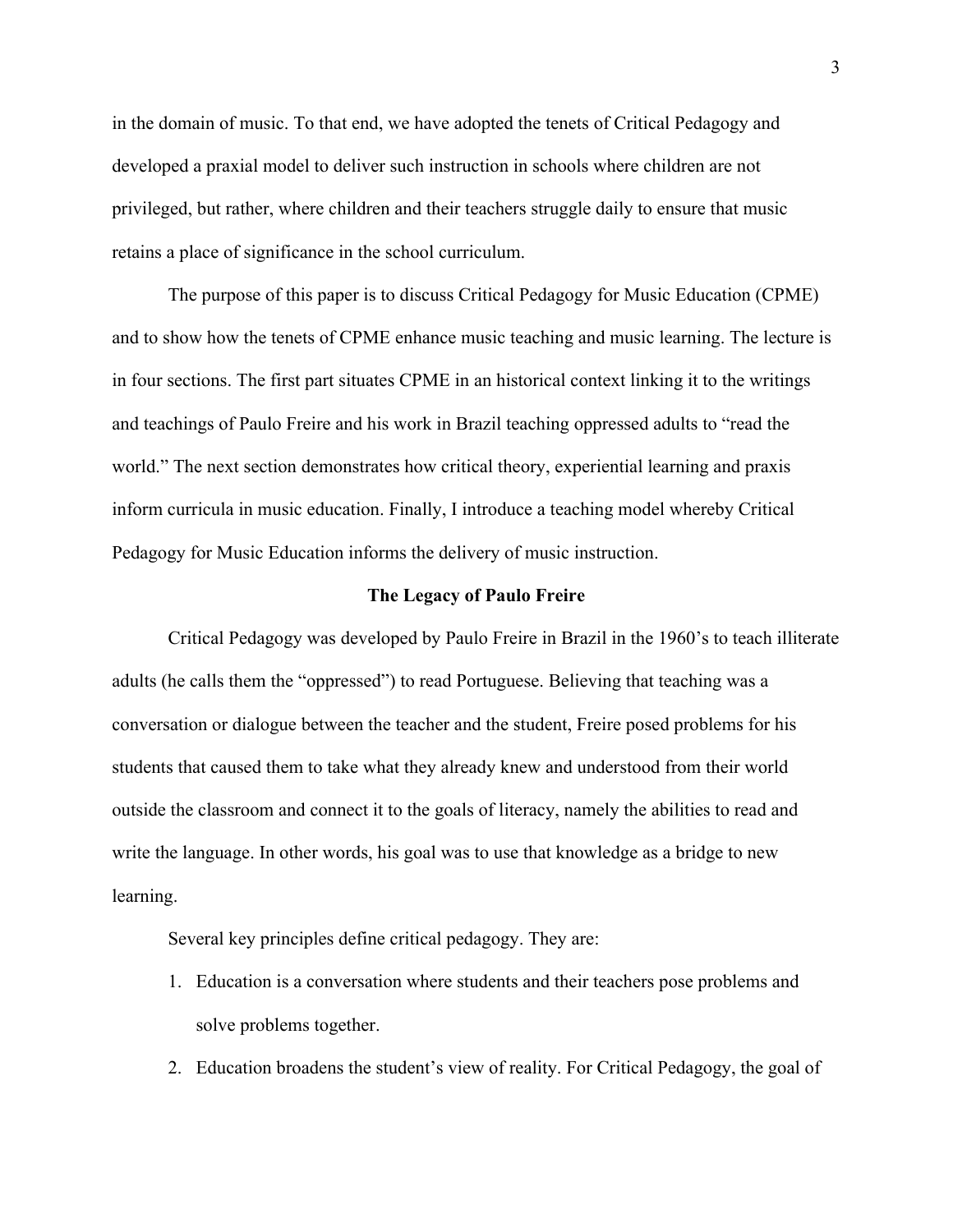teaching and learning is to affect a change in the way that both students and their teachers perceive the world.

- 3. Education is empowering. When students and their teacher "know that they know" the phenomenon of "conscientization" has occurred. Conscientization implies a knowing that has depth and goes beyond the recall of information. Rather, conscientization implies knowing that includes understanding and the ability to act on the learning in such a way as to affect a change.
- 4. Education is transformative. For those teaching a critical pedagogy approach, learning takes place when both the teachers and the students can acknowledge a change in perception. It is this change or transformation that teachers can assess.
- 5. Education is political. There are issues of power and control inside the classroom, inside the school building, and inside the community. Those in power make decisions about what is taught, how often classes meet, how much money is allocated to each school subject or program and so forth. Those who teach the Critical Pedagogy model resist the constraints that those in power place on them. They do this first in their own classroom by acknowledging that children come to class with knowledge they gain from the outside world and as such, that knowledge needs to be honored and valued. In the United States, applying Freire's methods have been effective in the teaching of reading particularly in urban school districts.

Freire (1970) taught that several conditions must result from instruction before one can claim that learning has occurred. The first is the connection of "word to world." Freire argued that unless the learning facilitates a change in the student's perception of reality, learning has not occurred. Teachers, according to Freire, facilitate that connection by helping students to draw on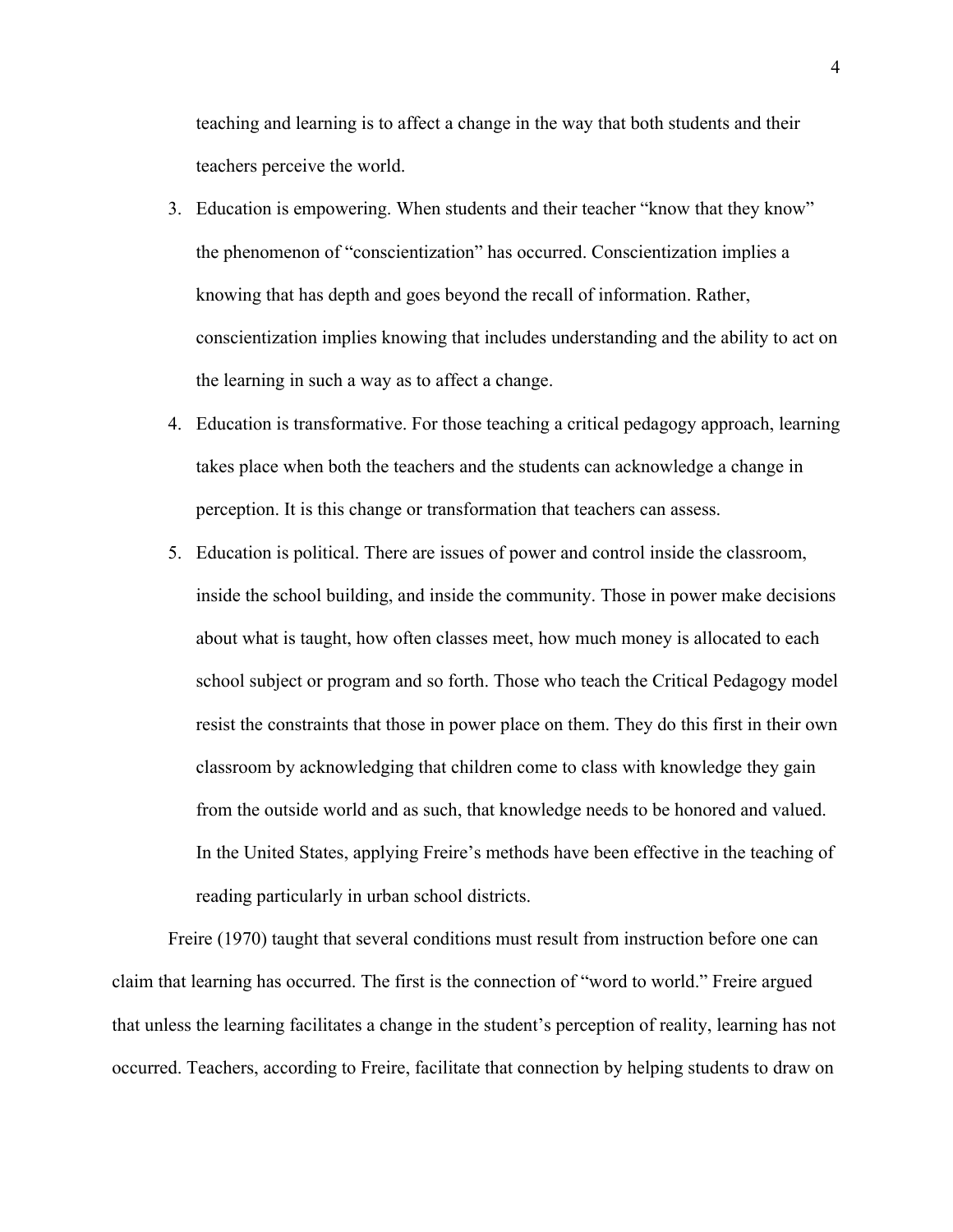their own realities to create new possibilities. As Weiler (1989) explains, "one of the most important pedagogical tenets for Freire was the need for teachers to respect the consciousness and culture of their students and to create the pedagogical situation in which students can articulate their understanding of the world" (p. 18). At the same time, teachers must be selfreflective and seek to understand their own presuppositions, the ideological prism through which external reality is sorted and understood (Freire, 1973).

Next, is the concern for conscientization. In Freire's works (1970, 1973), conscientization is the phenomenon that occurs in students with the realization that they "know that they know." It is a powerful realization that takes them to a more critical level of consciousness and adds a feeling of dimensionality to the learning experience. Freire himself defined conscientization as "learning to perceive social, political, and economic contradictions, and to take action against the oppressive elements of reality" (Freire, 1970, p. 17).

Critical pedagogy is concerned not only with the students and the change that occurs in them as a result of the learning, but also with the change that occurs in the teacher. In critical pedagogy, not only do the teachers teach the students, but also the students, in turn, teach the teacher. This affects a transformation of both students and their teachers. When this occurs, Freire (1970) claimed that true and meaningful learning has occurred. Schmidt (2002a) writes that the issue is a difficult one for music teachers. Those concerned with assessment and accountability wonder how they can measure student transformation.

Music educators interested in empowering students and providing a transformative education need to refuse the unwavering will [of rigid standards] to be who we are. Non- alienating teaching requires conscientization, but also the negation of who the dominant discourse tells us we are. Personal meaning, interpretation, self-social-cultural understanding and expression, as well as a wider knowledge of the world should come first in the conceptualization of music education. (Schmidt, 2002a, p. 9)

What kinds of changes constitute a transformation? Some suggest that teachers are reluctant to consider their own transformation since that would involve critical reflection on their part and a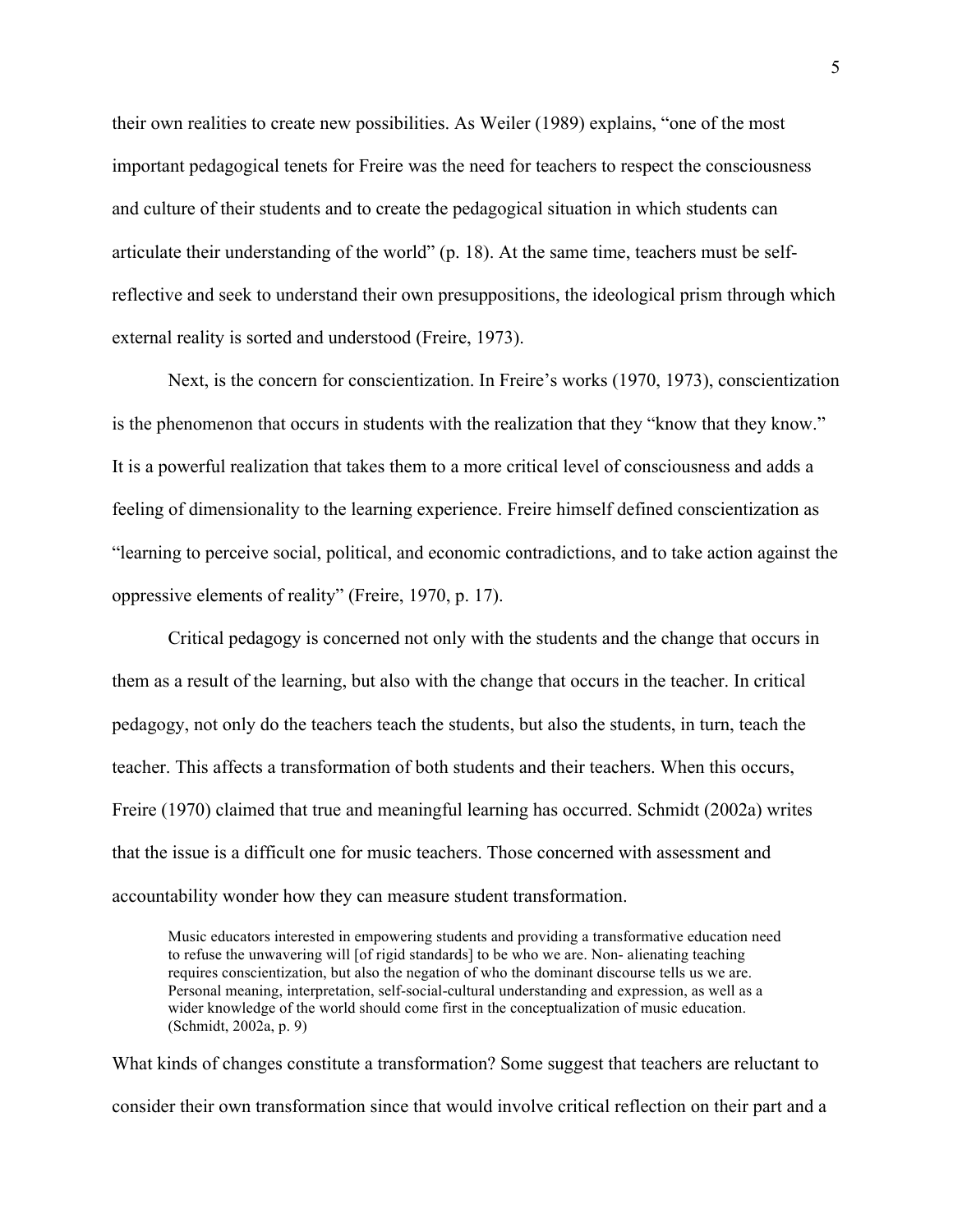willingness to open themselves to new realities. What it comes down to is that if any change is to take place, students as well as their teachers must be fully engaged in a process of conscientization, or as Freire states "of becoming critically conscious of the socio-historical world in which one intervenes or pretends to intervene politically" (Macedo, 1994, p. xi- xii.)

Critical pedagogy views teaching such that the teacher, like the music critic, acts as the discriminating musical connoisseur and places information into a context that is familiar to the student. The classroom activities further students' musicianship and enable them as musicians who think, act and feel at intense levels. Music teachers who teach critically view themselves in a partnership with the students. As a result, they experience outcomes that are personally transformational.

Critical Pedagogy "is a way of thinking about, negotiating, and transforming the relationships among classroom teaching, the production of knowledge, the institutional structures of the school, and the social and material relations of the wider community, society and nation state" (McLaren, 1998, p. 45). The focus is on developing the potential of both student and teacher. It is a perspective that looks toward expanding possibilities by acknowledging who the children and their teachers are, and building on their strengths while recognizing and assessing their needs. Critical pedagogy invites teachers to use many different teaching strategies to accomplish the mission, which is to empower children to be musicians. To observe critical pedagogy in the music classroom one might see children playing classroom instruments, using hand-signs and moving or reacting in some physical way to the sounds they hear. One might also see children working cooperatively in groups engaged in group problem solving or problem posing. There will be instances when children and their teachers engage in verbal or musical dialogue through discussion or improvisation to construct meaning in some creative way and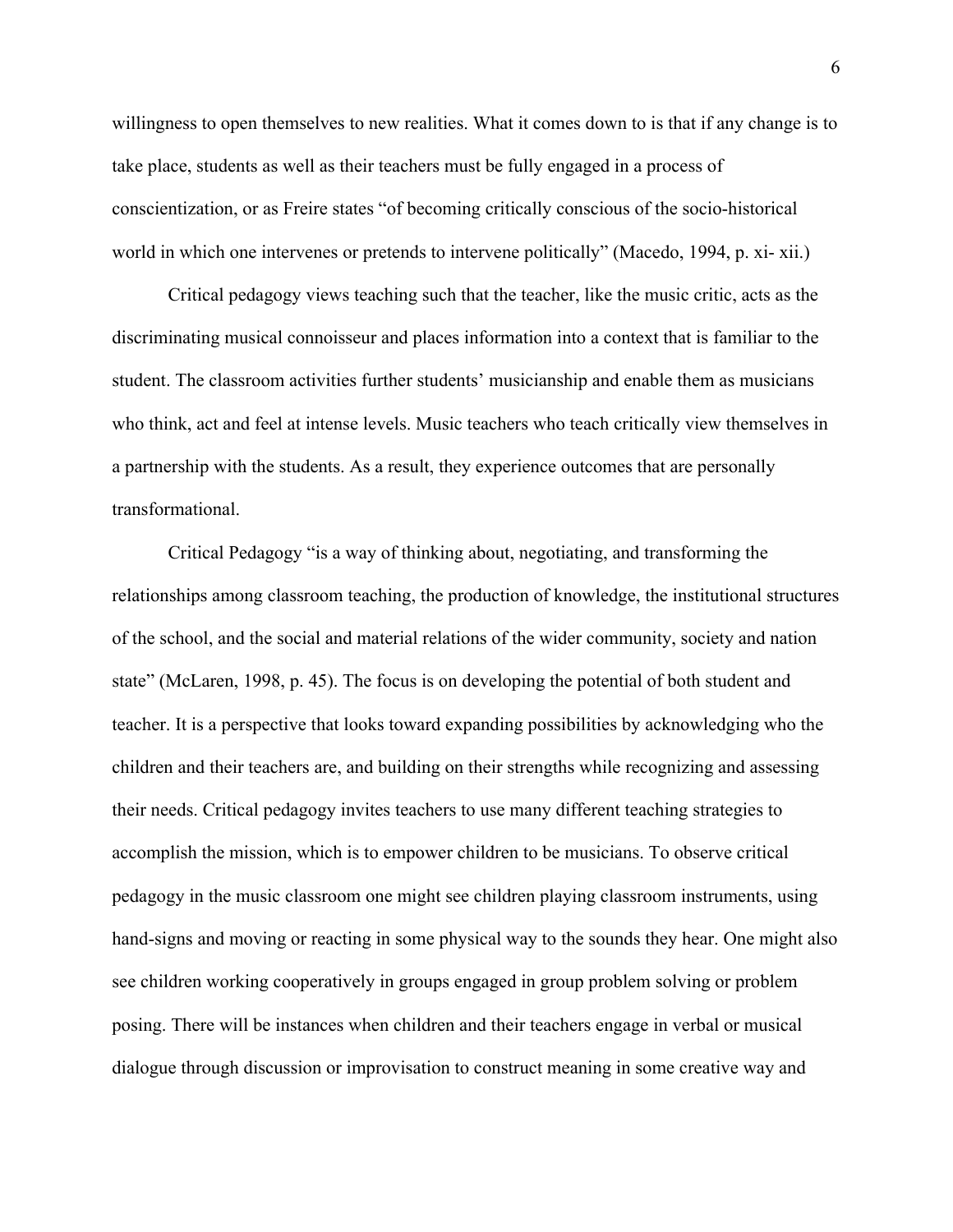there will also be some "hands on" activities that music teachers are so fond of including. One might see children teaching their teachers as teachers instruct the children. These instances and more are possible in a music program where critical pedagogy is practiced.

## **Critical Pedagogy and Curriculum**

Curriculum in music education, like other subjects, is informed by a synthesis of philosophy, psychology or learning theory and praxis. Critical Pedagogy for Music Education emerges from the synthesis of the critical theory as a philosophical framework and the applications of the branch of educational psychology known as "experiential learning."

Experiential learning, particularly as articulated by Bernice McCarthy (1987, 2000, 2003) in her teaching model that considers student and teacher learning styles provides a framework for lessons that acknowledge the children and their teachers for who they are. Specifically, the model places children and their teachers into a "comfort" zone for at least one quarter of the total learning experience. Focusing on conceptual learning, which is consistent with the tenets of critical pedagogy, McCarthy suggests that learning activities alternate between concrete and abstract or holistic modes of perception and process, which facilitate a whole-brained learning experience. The cycle of learning that she suggests engage children in experiences that facilitate critical action and critical feeling. While students have the opportunity to construct knowledge, they also have the opportunity to act and to reflect on those actions. Teachers are also engaged in the learning as they continually assess the learning experiences in real time. That is, the assessment is on-going allowing for refocusing at multiple points throughout the learning experience.

Critical Pedagogy for Music Education seeks to identify possibilities in the classroom by offering schema to connect word to world and by its unyielding urgency of transformation. It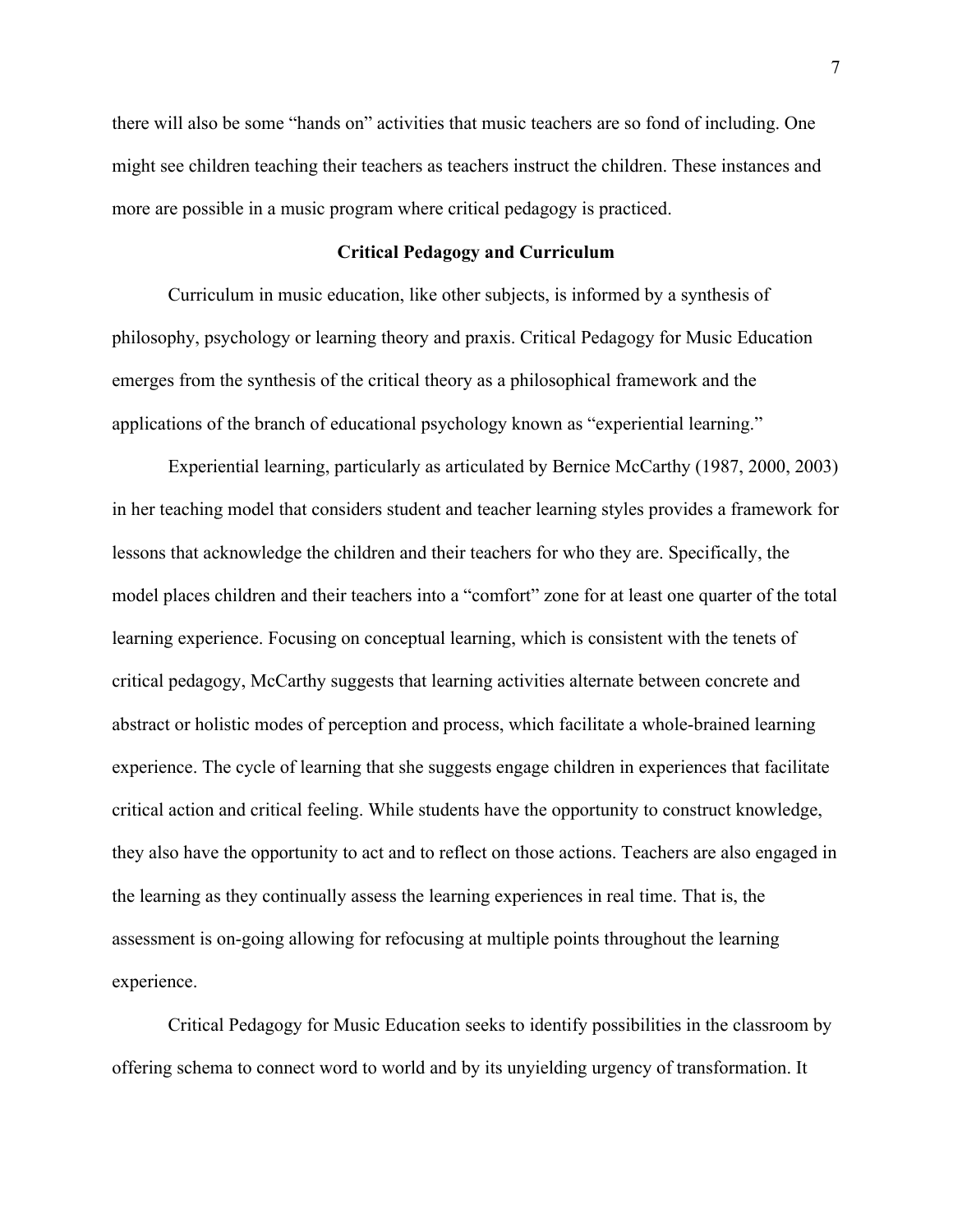broadens the tenets of critical theory beyond the realm of critical thinking through problemposing and dialogue.

Unlike the popular approaches of Orff or Kodály, Critical Pedagogy does not advocate a particular body of repertoire, or specific teaching procedure. Instead, it is a view that provides teacher and student with a flexible pedagogy. For music education, this pedagogy questions, challenges and empowers students to experience *our* (i.e. the teacher's) music, and their teachers to understand *their* (i.e. the student's) music as integral parts of a collective reality. Critical pedagogy suggests that music, as part of our cultural past, present and future, has the power to liberate students and their teachers from present stereotypes about music and musicians, and encourages critical thinking, critical action, and critical feeling. It places music into a social, political and cultural context that results in a connection of what Freire calls "word," which in our case is the music, to "world." In the end, students and their teachers attain a level of "conscientization." In other words, they "know that they know." When this type of transformation happens, and self-knowledge results in a moment of "Aha!" – a feeling of revelation – one may claim that music learning has occurred.

For critical pedagogues, the purpose of music education is to enable students to become more musical and better musicians and in the process effect change in both the students and their teacher. Music lessons informed by this pedagogy engage musical imagination, musical intelligence, musical creativity and musical celebration through performance. Teachers who need to provide multiple and varied experiences for children in their music classes find critical pedagogy attractive.

## **Toward a Critical Pedagogy for Music Education**

When planning instruction, critical pedagogues, like all excellent teachers, ask four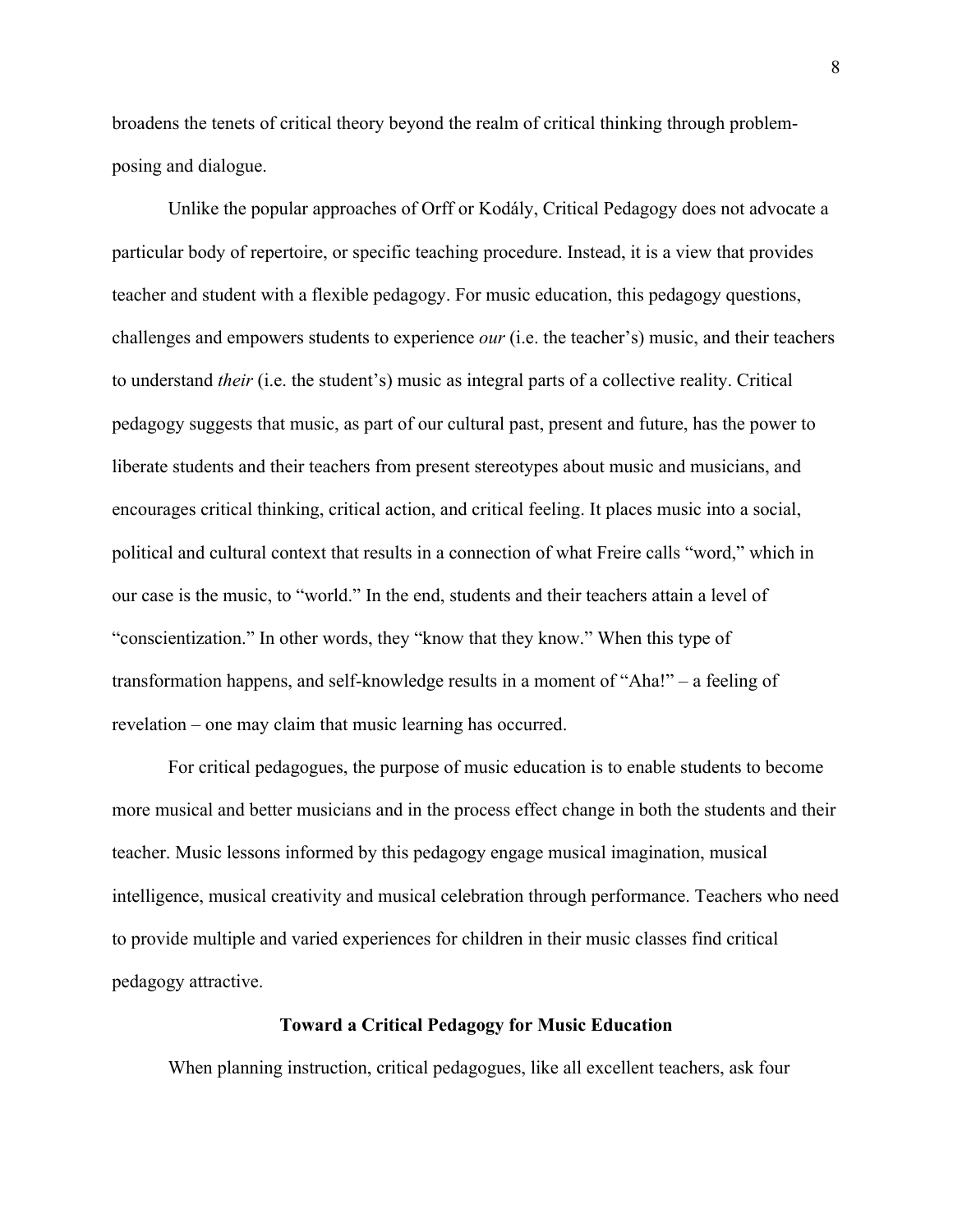questions. They are: Who am I? Who are my students? What might they become? What might we become together? Clearly, there are no pat answers. In the context of their own teaching situations, teachers will answer them differently. These questions inform and guide teachers and their students and help all to move from the "is" to the "ought." The following chart presents the learning sequence model.

| <b>CRITICAL</b>             | <b>EMPOWERING</b>                     | <b>LESSON</b>                                                                                                                                                                                                                                                                                            | <b>NATIONAL</b>                 | <b>LESSON</b>  |
|-----------------------------|---------------------------------------|----------------------------------------------------------------------------------------------------------------------------------------------------------------------------------------------------------------------------------------------------------------------------------------------------------|---------------------------------|----------------|
| <b>PEDAGOGY</b>             | <b>MUSICIANS</b>                      | <b>STEPS</b>                                                                                                                                                                                                                                                                                             | <b>STANDARDS</b>                | <b>FORM</b>    |
| Who We Are Engaging         | Musical<br>Imagination                | 1. Honoring Their World<br>Teacher engages the students in problem<br>solving by creating an experience that<br>presents a need to know.<br>2. Sharing the Experience<br>Students and their teacher process the<br>experience. They share feelings and<br>reflect.                                       | Experiencing<br>Music<br>(6, 7) | Exposition     |
| Who They                    | Engaging                              | 3. Connecting Their World to the Concept Connecting                                                                                                                                                                                                                                                      |                                 | Development    |
| May<br><b>Become</b>        | Musical<br>Intellect                  | Teacher connects the experience to the<br>musical concept using comparable<br>concepts from the other arts, culture, or<br>student out of school experiences.                                                                                                                                            | Music<br>(8, 9)                 |                |
|                             |                                       | 4. Dialoguing Together<br>Teacher presents the concept. Students<br>gather the evidence they need to solve the<br>problem.<br>5. Practicing the Concept<br>Teacher provides students with an<br>opportunity to practice the concept. A<br>homework assignment or quiz might be<br>included at this step. |                                 |                |
| Who We                      | Engaging                              | 6. Connecting Word to World                                                                                                                                                                                                                                                                              | Creating                        | Improvisation  |
| Might<br>Become<br>Together | Musical<br>Creativity                 | Teacher invites students to find<br>alternative solutions and new ways to use<br>the information presented. Students have<br>the opportunity to create something new.                                                                                                                                    | Music<br>(3, 4, 5, 6, 7)        |                |
|                             |                                       | 7. Assessing Transformation<br>Students and their teacher reflect and<br>evaluate the work completed. The<br>assessment rubric is applied at this step.                                                                                                                                                  |                                 |                |
|                             | Celebration<br>through<br>Performance | Engaging Musical 8. Acknowledging Transformation<br>Students and their teacher celebrate the<br>new learning through presentation,<br>exhibition or other form of demonstration.                                                                                                                         | Performing<br>Music<br>(1, 2)   | Recapitulation |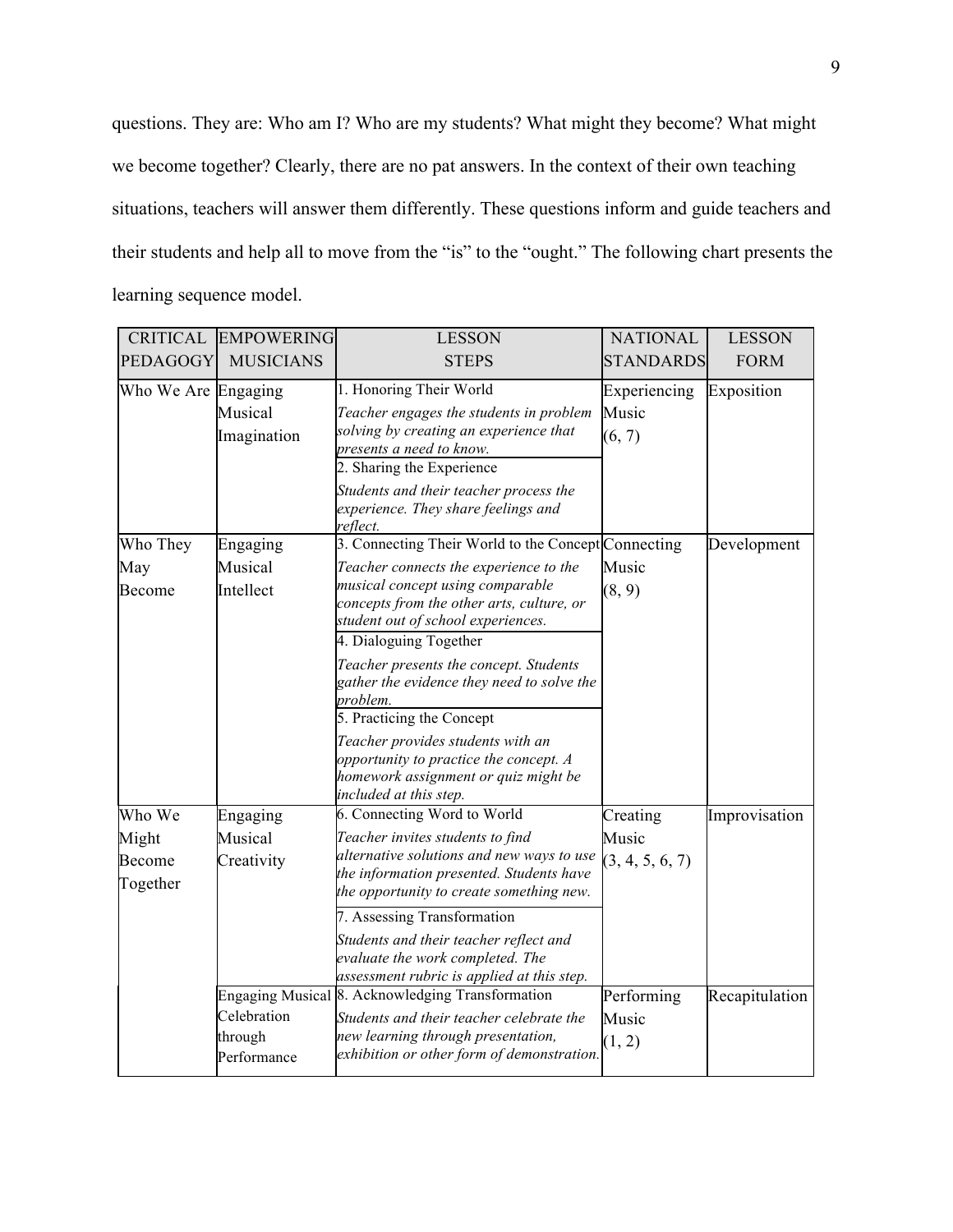Unlike traditional lesson plans, the lessons do not take a specific number of minutes or a specific number of lesson periods. Instead, the model flows like a symphony. It begins with an exposition, then a development section with improvisation and a concluding recapitulation. Individual teachers have the authority to adapt the model to fit their particular situations. Each section of the model takes a different amount of time depending on the age and experience of the children and the situation in which the instruction occurs. The lesson model relies on the teacher as a music education connoisseur who knows from instinct and experience when it is appropriate to go with the flow, or when it is time to move on. The important idea is that the lesson model should provide on significant musical experiences for the student and teacher. The motto is "depth rather than breadth."

This approach advocates experiential learning. It differentiates instruction by providing a variety of activities that emphasize "doing." Students explore, listen, describe, analyze and evaluate throughout. As a result, all nine of the content standards for music education are addressed.

Schmidt (2002b) and others (Elliott, 1995; Gates, 1999) posit a conception of music as action when he suggested that music was not only a verb, but also a verb of power and opened new conduits to connect music, i.e., word, to world. This gave critical pedagogues license to engage in music making with children that was not only critically active and mindful, but also critically feelingful. Since music reflects thought and emotion (Langer, 1953; Meyer, 1957) it is as empowering as it is powerful, and as such, music provides the tools of language whereby emotion can be expressed in non-verbal ways. In this manner music connects to the realities of both individuals and communities who search for social change (Schmidt, 2002a).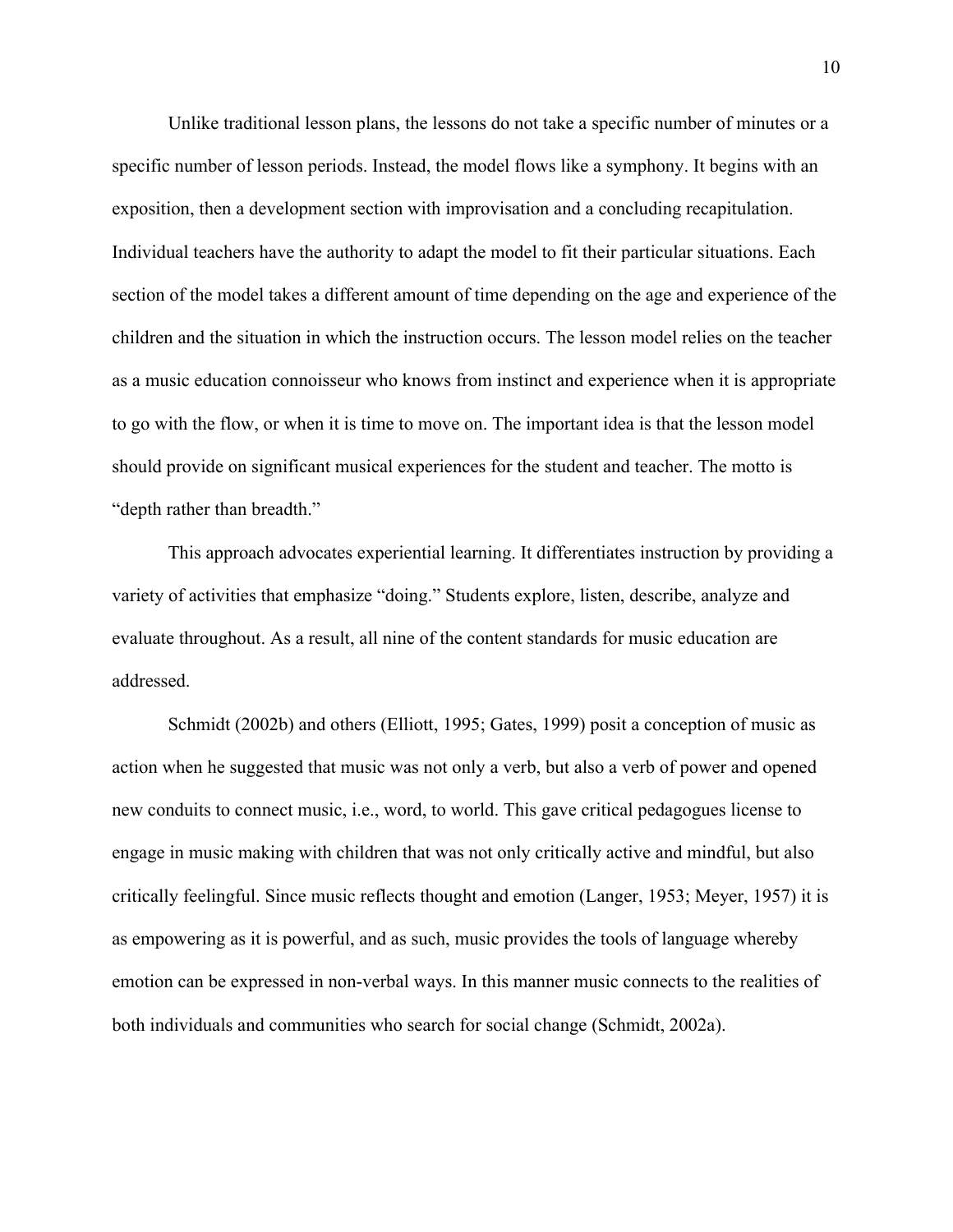## **Critical Pedagogy for Music Education in Action**

Applying the research on critical theory and critical pedagogy to music teaching and learning, was the goal of the music teacher at the Middle School in Princeton, New Jersey. Unlike traditional teaching, music lessons did not focus on a set of instructional objectives that were determined by the teacher. Instead, lessons were developed by pre-service music education majors at Westminster Choir College working in collaboration with their professors. Agreeing that the purpose of classroom music instruction was to empower students to be musicians (Abrahams, Jenkins, & Schmidt, 2002), they created experiences that honored the world of the sixth grader and helped these youngsters to expand their sphere of understanding and possibility. For example, a lesson on Gregorian Chant began with students listening to rap. In small groups the children created mind maps or webs that identified the characteristics of the raps they heard. Students discovered that rap music offered a window into a particular stratum of society and reflected the inner thoughts of the rapper. The rap was non-melodic but focused instead on text set to a specific rhyme scheme. The students concluded that there were rules for rap and that raps were meaningful modes of expression for the urban hip-hop culture. After hearing Gregorian Chant, students were able to construe similarities to the rap form, but noted that unlike rap, chant focused on melody to express the meaning of the text. But, like rap, chant had a very specific function for a very specific stratum of society. Like all the lessons presented to the sixth graders, concepts emerged from the musical content and experiences in performing by singing and playing classroom instruments; and, through creating by arranging, improvising and composing. In the case of the rap/chant lesson, children discovered that music has form, and expresses emotion in the context of a particular historical and cultural situation. In other lessons, music indigenous to American folk and contemporary popular culture was coupled with music from the

11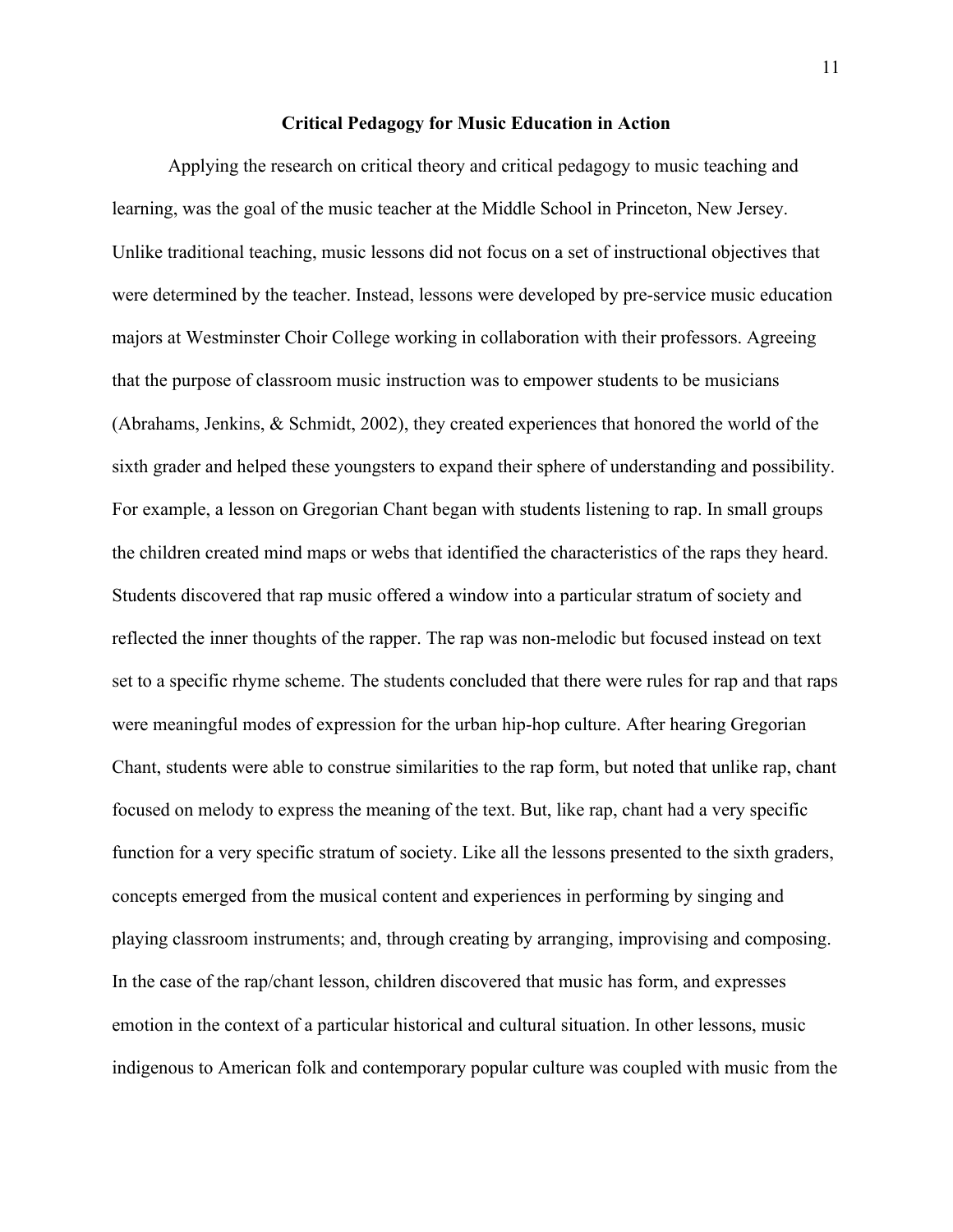classical western canon or music of various parts of the world. Students with their teacher were analyzed, evaluated and assessed the music they heard, created and performed. For one particular lesson, children were asked to share the music of their particular cultural heritage by teaching a song to the class that they learned aurally from a relative at home. Always seeking to apply Freire's notion of word and world (Freire, 1970), the experiences children enjoyed in music classes fostered connections to history and culture, to other academic disciplines and to the students' world outside the classroom.

The children composed a new "Queen of the Night" aria for Madonna, when informed that she was cast in a "re-make" of The Magic Flute. In another lesson, children wrestled with the order of the sections in the final movement of Beethoven's ninth symphony. Their problem was to defend Beethoven's choices against imaginary music critics who argued that the fugue should come at the very end. Using technology, it was easy to re-order the sections so that they could hear various options. While they did conclude that Beethoven made the best choices, the discussion, or dialogue, in class was stimulating and revealing. Experiences in visual art, drama and dance provided integration with other art forms and nurtured students' abilities to relate concepts among various artistic disciplines. Lessons followed an expanded sonata form that was freely adapted from McCarthy's 4MAT System (1987). Lessons began with an exposition where children called upon their own "life" experiences to wrestle with a particular musical problem or circumstance. Through dialogue (Freire, 1970; Schmidt, 2001), children with their teacher processed this experience. Next, in the development section, the teacher presented information children needed to improvise upon the lesson theme. The lessons often included a formal presentation by the teacher followed by an activity where children became composers or improvisers or engaged in some other kind of creative challenge. In the recapitulation, children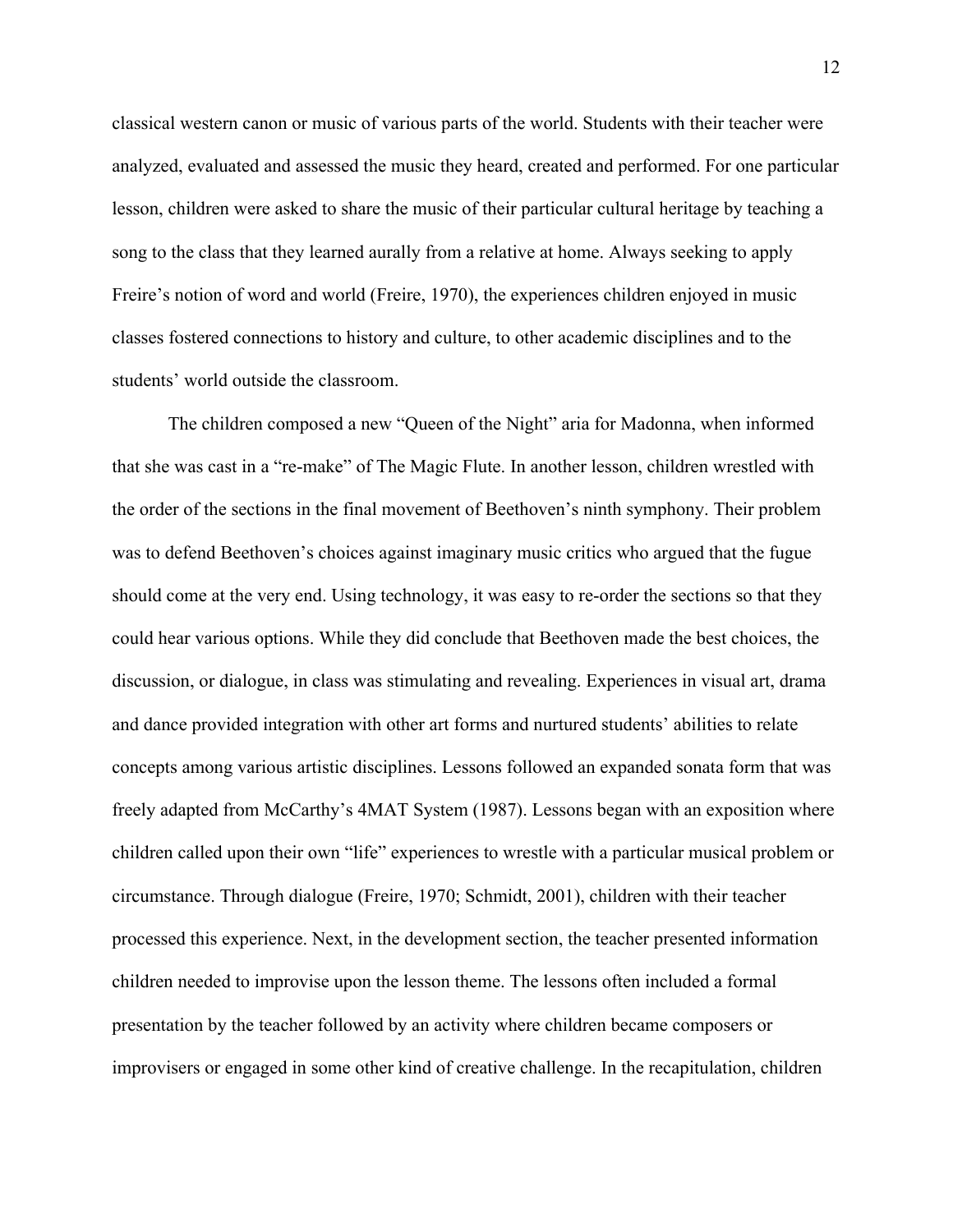and their teacher assessed together. Again, they dialogued to discover how the new musical learning connected to their world and the world beyond the classroom. They explored possibilities. The teacher also had an opportunity for reflection at this point. It was at this point in the lesson that transformation, if it occurred, would evidence itself. Lessons concluded with a musical performance or other activity to provide closure.

Through the development of a curriculum based on the principles of Critical Pedagogy for Music Education, music teachers and their students are able to meet the benchmarks of traditional outcomes thorough a flexible curriculum, developed cooperatively by teacher and student, and a curriculum that was more interesting to the students. The commitment to CPME supported a curriculum where the making of music was freeing (i.e., liberating) and transforming because the curriculum was individualized. It provided opportunities where the sixth graders were able to record their own sequence of "Aha, now I understand" experiences. Classroom teachers reported that their students looked forward to music classes with enthusiasm. The music teacher reported similar feelings. When presented with the opportunities, students and their teacher were excited to share their music with each other. Students said they felt valued when their music was acknowledged as important by the music teacher. The teacher confessed that he learned much about his students and about music that was new to him. In short, while it is hard to claim "transformation," both students and their teacher believed that CPME changed and enriched their interactions with each other. Because lessons included making music, students acted as real musicians. This was a significant change from previous years where students learned "about" music and performed the music of others often to the exclusion of music they created themselves.

Critical Pedagogy for Music Education provides opportunities for individual aptitudes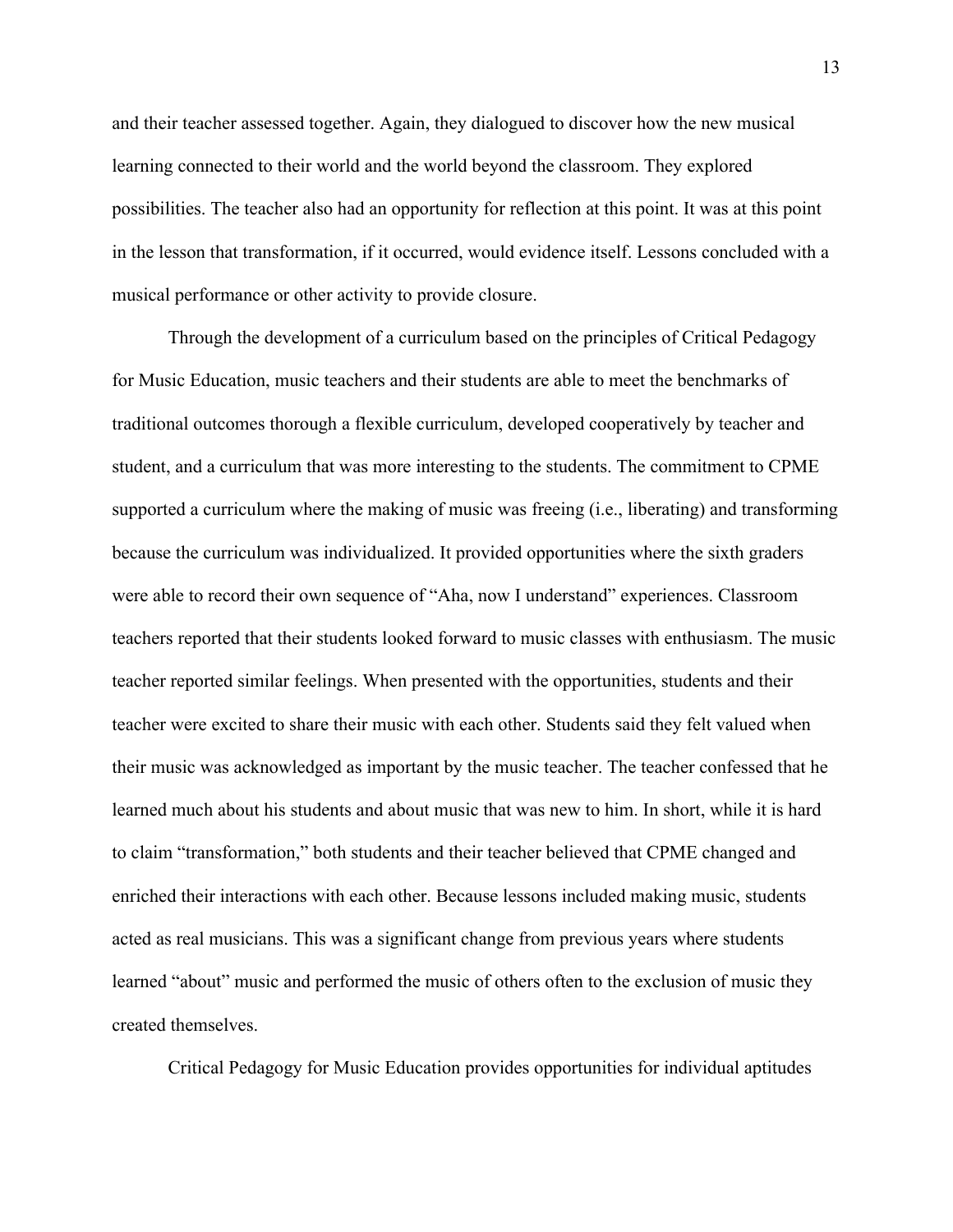and potentials to be identified and for individual learning styles and teaching styles to be honored in diverse ways. Students enjoy working cooperatively to solve problems and were able to rise to the occasion when challenged to think feel and act in a sophisticated, critical manner. At our laboratory school in Princeton, students showed the teacher that they are capable of learning on their own and that they retained knowledge when their learning was grounded in personal experience. The lessons provided the sixth grade students and their teacher opportunities to engage in significant and meaningful conversation, verbally and musically, confirming the success of dialogue as a teaching strategy.

# **Conclusions**

Critical Pedagogy for Music Education acknowledges that teaching and learning music is socially and politically constructed. It advocates a shift in the power relationships within the music classroom by suggesting that teachers and students teach each other. CPME not only engages children in critical thinking through problem posing, problem solving and dialoguing, it also engages children and their teachers in critical action by a mindful (Gates, 1999) production of culture (Apple, 1982; Giroux, 1985) when students compose original musical compositions.

CPME nurtures critical feeling in the act of reproducing culture (Bourdieu, 1977) by expressing music through composition, improvisation, and performance and also in analyzing and evaluating music and music performances. Most importantly, Critical Pedagogy for Music Education yields transformative experiences for both students and their teacher. The strategies encourage the posing and solving of problems through dialogue that is musical and conversational. In all, the strategies suggest possibilities and break down the walls between "our" music and "their" music moving everyone from what is to what ought to be.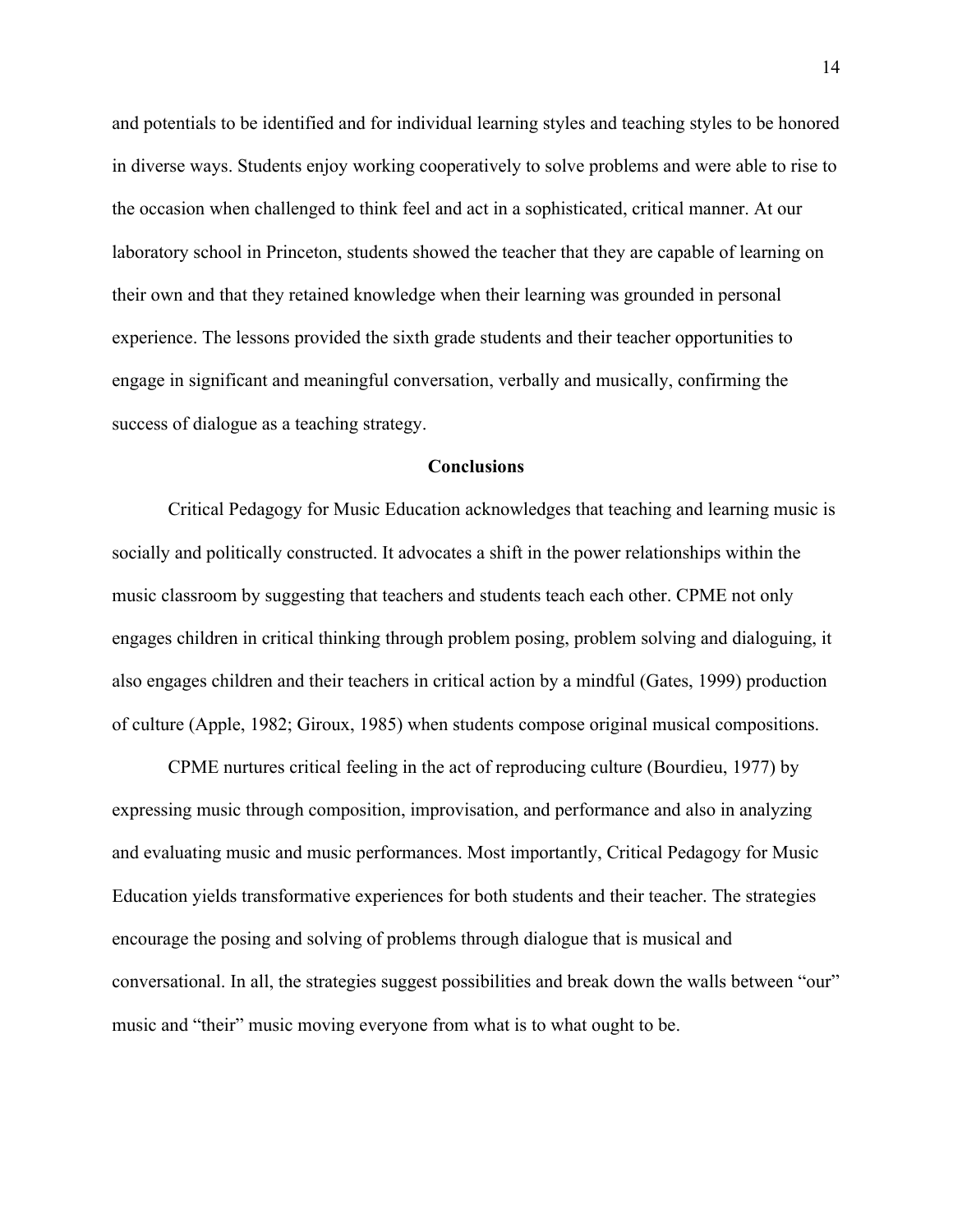### **References**

- Abrahams, F., Jenkins, L. J., & Schmidt, P. (2002). Jubilate: A music curriculum for the adolescent soul. Unpublished Manuscript, Rider University.
- Apple, M.W. (1982). *Education and power*. Boston, MA: Routledge.
- Bourdieu, P. (1977). *Outline of a theory of practice*. Cambridge, UK: University Press.
- Elliott, D. J. (1995). *Music matters: A new philosophy of music education*. New York, NY: Oxford.
- Freire, P. (1970). *Pedagogy of the oppressed*. New York, NY: Continuum.
- Freire, P. (1973). *Education for critical consciousness*. New York, NY: Herder and Herder.
- Freire, P. (1985). *The politics of education*. New York, NY: Bergin & Garvey.
- Freire, P. (1998). *Pedagogy of freedom*. Boston, MA: Rowman & Littlefield.
- Gates, J. T. (1999). Action for change in music education: The Mayday Group agenda. In M. McCarthy (ed.) *Music education as praxis: Reflecting on music-making as human action* (pp. 14-25). College Park, MD: University of Maryland.
- Gibson, R. (1986). *Critical theory and education*. London, UK: Hodder and Stroughton.
- Giroux, H. (1985). *Pedagogy and the politics of hope*. Boulder, CO: Westview Press,
- Langer, S. K. (1957). *Philosophy in a new key: A study in the symbolism of reason, rite and art*. Cambridge, MA: Harvard University Press.
- Macedo, D. P. (1994). *Literacies of power: What Americans are not allowed to know*. Boulder, CO: Westview Press, Inc.
- McCarthy, B. (1987). *The 4MAT system: Teaching to learning styles with right and left- mode techniques*. Barrington, IL: Excel.
- McCarthy, B. (2000). *About teaching: 4MAT in the classroom*. Wauconda, IL: About Learning, Inc.
- McCarthy, B. (2003). *About teaching companion*. Wauconda, IL: About Learning, Inc.
- McLaren, P (1998). Che: The pedagogy of Che Guevara: Critical pedagogy and globalization thirty years after Che. *Cultural Circles, 3*, 29-103.